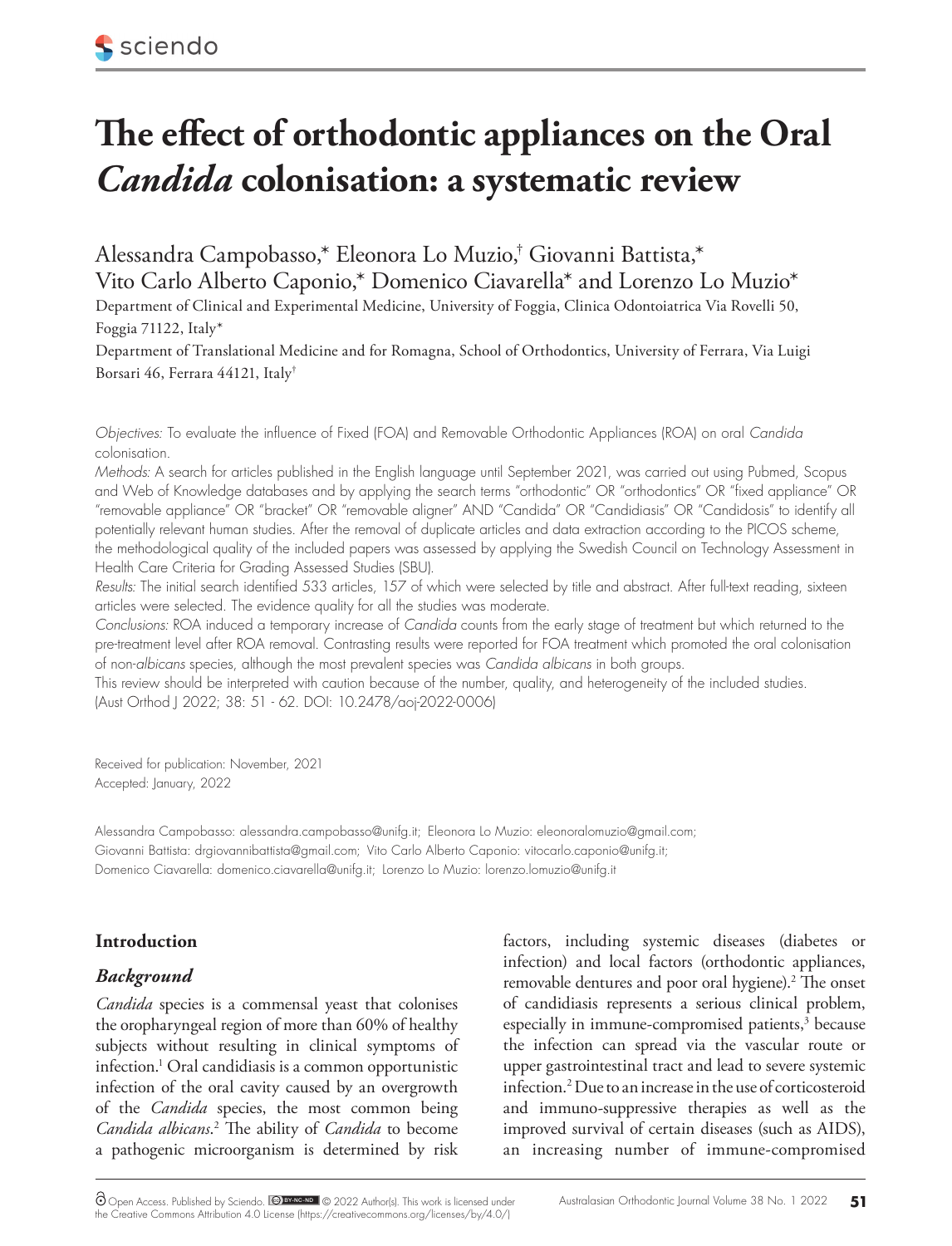patients present for orthodontic treatment, along with their healthy peers.<sup>3</sup> Moreover, the number of children diagnosed with cancer is increasing and the greater efficacy of children's oncological treatment has globally increased the number of cancer survivors.<sup>4</sup> Therefore, the number of oncological children or adolescents seeking orthodontic treatment is also increasing<sup>3</sup> and attention must be paid to the possible complications that orthodontic treatment could induce in immunocompromised patients<sup>5</sup> as it has been shown that orthodontic appliances (fixed and removable) could promote changes in the oral microbiota.6 A Fixed Orthodontic Appliance (FOA) is the most common treatment method used in contemporary orthodontics.<sup>7</sup> Its complex design based on the fixed placement of brackets and bands can affect oral hygiene practices, thereby promoting the accumulation of dental plaque and altering saliva properties and microbial counts.8 A Removable Orthodontic Appliance (ROA) is another common device used to move or retain teeth during or after orthodontic treatment.9 Because these acrylic appliances cover a large area of mucosa for extended periods, the prolonged wear of an ROA reduces salivary flow and pH levels, protects the microbiome from the natural flow of saliva and the mechanical removal effects of the oral musculature.<sup>9</sup> Published literature has shown that these variables would possibly lead to pathogenic *Candida* colonisation, especially if there are favourable conditions and a reduction in immune function.3 However, the effect of orthodontic treatment by fixed and/or removable appliances on *Candida* colonisation has not been assessed in an evidence-based manner. The only existing systematic review of treatment-induced *Candida* changes assessed few databases and found a limited number of studies.<sup>3</sup>

Therefore, the evaluation of the effects of orthodontic treatment on oral *Candida* status is helpful for clinicians to decide the most appropriate and individualised treatment based on the patient's clinical conditions, especially in susceptible patients who might have a high risk of local or systemic complications.<sup>10</sup>

Therefore, the aim of this review was to evaluate if orthodontic appliances induce changes in *Candida* colonisation in order to answer the following questions:

- 1. Does an orthodontic appliance affect the number and the composition of *Candida* colonies in the oral cavity?
- 2. Are there any differences in *Candida* populations related to FOA and ROA?

# **Material and methods**

#### *Protocol*

This systematic review was performed according to the PRISMA statement.<sup>11</sup>

# *Eligibility criteria*

According to Participants-Intervention-Comparison-Outcome-Study design schema (PICOS), the inclusion and exclusion criteria are summarised in Table I.

## *Information sources and literature search*

The search for articles was carried out using four electronic databases (Pubmed, Scopus, Web of Knowledge, CENTRAL), and included publications in the English language from inception up to September 2021. Human studies which featured the keywords "orthodontic" OR "orthodontics" OR "fixed appliance" OR "removable appliance" OR "bracket" OR "removable aligner" AND "Candida" OR "Candidiasis" OR "Candidosis", were identified. In addition, the reference and citation lists of the included trials and relevant reviews were manually searched.

# *Study selection*

All titles identified from the literature were screened and selected by two independent authors (A.C.; E.L.M.). Duplicate studies were eliminated. The abstracts were examined and full texts were obtained if additional data were needed to fulfil the eligibility criteria. Conflicts were resolved by discussion with a third author (L.L.M.).

# *Data collection*

The characteristics of the included studies (study design, patients, age, orthodontic appliance, sample site, timing, analysis method, outcome, additional measures, quality of the study) were independently extracted by two authors (A.C.; E.L.M.). For further clarification, missing or unclear information was directly requested of the respective authors.

# *Methodological quality assessment*

The methodological quality of the included studies was assessed according to the "Swedish Council on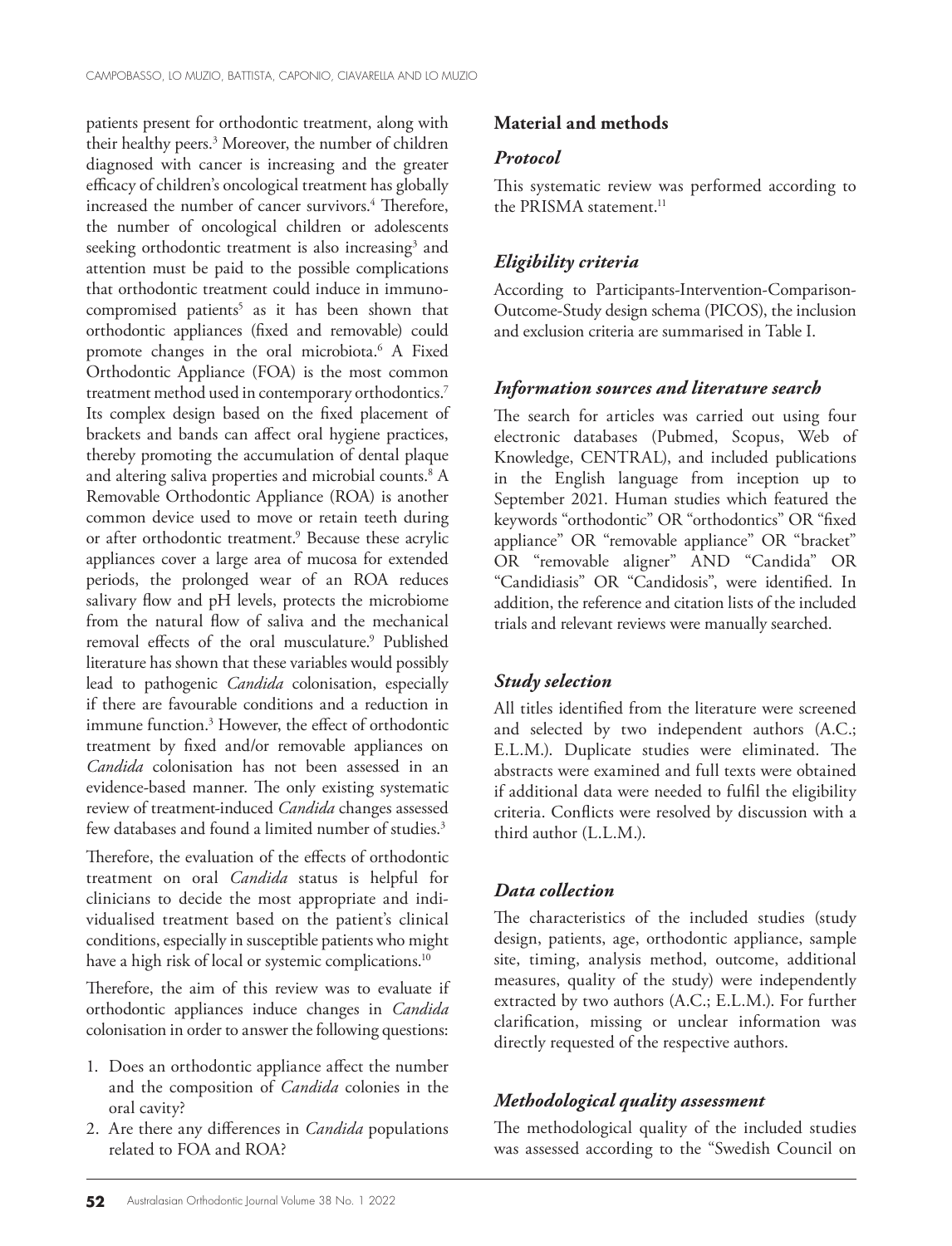| Field                      | Inclusion                                                                                                                                                                                                                                                                                                                                                  | Exclusion                                                                                                                                                                                                                                                                                                                                                           |
|----------------------------|------------------------------------------------------------------------------------------------------------------------------------------------------------------------------------------------------------------------------------------------------------------------------------------------------------------------------------------------------------|---------------------------------------------------------------------------------------------------------------------------------------------------------------------------------------------------------------------------------------------------------------------------------------------------------------------------------------------------------------------|
| Patients                   | Children, adolescents or young adults (<25 years)<br>of any sex, ethnicity and malocclusion, in general<br>good health                                                                                                                                                                                                                                     | Adults (>25 years)<br>In vitro studies<br>Animal studies                                                                                                                                                                                                                                                                                                            |
| Intervention<br>(exposure) | Orthodontic treatment with any vestibular fixed<br>appliance (metal or ceramic, conventionally-<br>ligated or self-ligated) or any removable<br>appliances                                                                                                                                                                                                 | Patients not receiving orthodontic treatment<br>Patients receiving orthodontic treatment without specific<br>descriptions of the materials and applied technique<br>Patients receiving partial appliances<br>Patients receiving or having received systemic<br>antibiotic treatment less than a month before or during<br>orthodontic treatment<br>Smoking patients |
| Comparison                 | A. No comparison (For the descriptive analysis of<br>Candida changes in treated patients)<br>B. Ortho-tx vs no-tx (Comparison between treated<br>and non treated patients)<br>C. Ortho-tx vs ortho-tx (Comparison between ROA<br>and FOA)                                                                                                                  |                                                                                                                                                                                                                                                                                                                                                                     |
| Outcome                    | Quantitative and qualitative analysis of Candida<br>colonies, from intra-oral mucosal sites, saliva or<br>supra/sub-gingival plaque.<br>All available time-points will be included and<br>categorized into pre-treatment, short-term (<<br>3 months) treatment, mid-term (3-6 months)<br>treatment and long-term (< 6 months) treatment,<br>post-treatment | No clear mention of the analysis or time-point                                                                                                                                                                                                                                                                                                                      |
| Study design               | Randomized clinical trials or non-randomized,<br>prospective or retrospective, cohort studies                                                                                                                                                                                                                                                              |                                                                                                                                                                                                                                                                                                                                                                     |

Table I. List of inclusion and exclusion criteria.

Note: Tx, treatment; ROA, removable orthodontic appliance; FOA, fixed orthodontic appliance.

Technology Assessment in Health Care Criteria for Grading Assessed Studies" (SBU) method.12 Articles were ranked into three levels (A, B, C) of evidence

(Table II) and, based on the score assigned to each study, the review level of available evidence was further scored into four grades (1,2,3,4) (Table III).

Table II. Swedish council on technology assessment in health-care (SBU) criteria for grading assessed studies.

#### **SBU criteria for grading assessed studies**

**Grade A** (High level of evidence)

Randomized clinical study or prospective study with a well-defined control group, defined diagnosis and endpoints, diagnostic reliability tests and reproducibility tests described

**Grade B** (Moderate level of evidence)

Cohort study or retrospective case series with defined control or reference group, defined diagnosis and endpoints, diagnostic reliability tests and reproducibility tests described

**Grade C** (Low level of evidence)

Large attrition, unclear diagnosis and endpoints, poorly defined patient material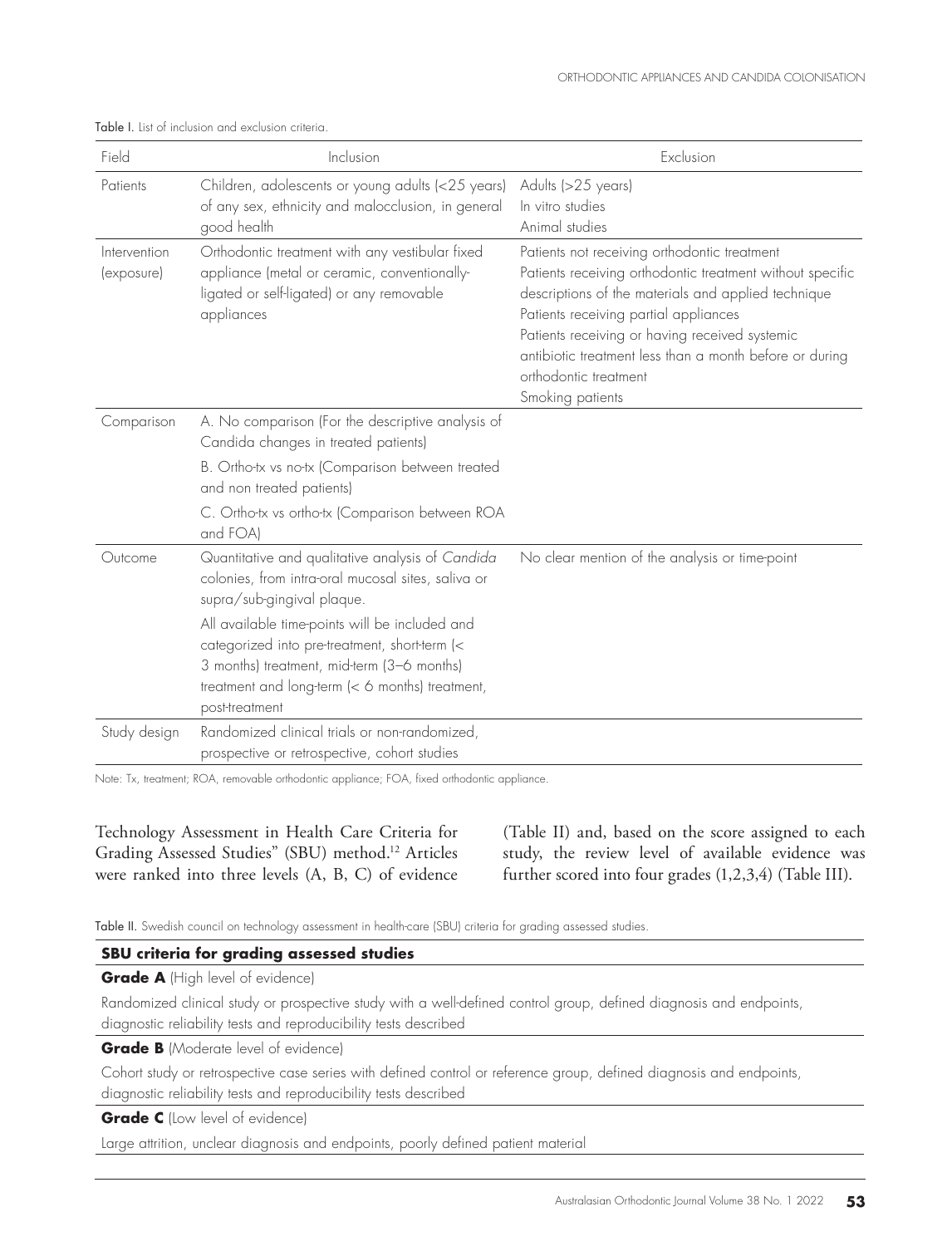| اصرها | <b>Evidence</b> | Definition                                                          |
|-------|-----------------|---------------------------------------------------------------------|
|       | Strong          | At least two studies assessed with<br>level "A"                     |
|       | Moderate        | One study with level "A" and at<br>least two studies with level "B" |
|       | limited         | At least two studies with level "B"                                 |
|       |                 | Inconclusive Fewer than two studies with level "B"                  |

Table III. Definitions of evidence level.

#### *Data synthesis*

Due to the lack of homogeneity in the study setting (study design, sample site, sample collection time and methods), only a systematic review could be conducted rather than a meta-analysis.

#### **Results**

#### *Study selection*

The initial search identified 533 articles from Pubmed, Scopus and Web of Knowledge. After eliminating duplicates and ineligible studies by title and abstract, a total of 157 full texts were screened. Finally, a total of sixteen papers were identified according to the eligibility criteria.

The flow chart of the selection of eligible studies for this review is summarised in Figure 1.



Figure 1. Flow diagram of the included studies according to the PRISMA.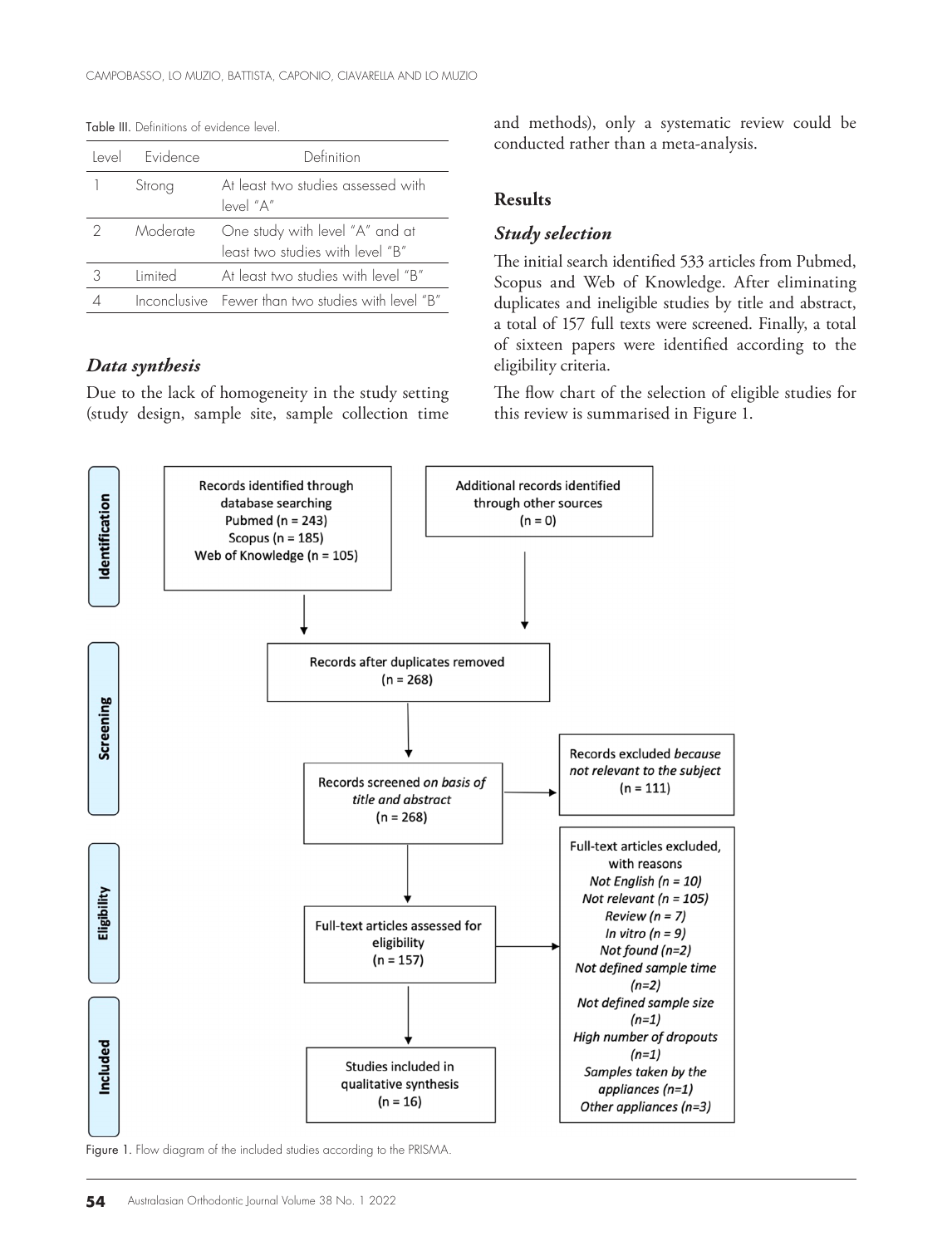## *Assessment of methodological quality*

According to the SBU tool, the quality of evidence for nine studies was moderate (grade B) and for seven studies was low (grade C). As a result, the level of evidence for the conclusions of this review was considered limited (level 3).

# *Study characteristics*

The characteristics of the studies are presented in Table IV. Of the 16 included studies, all were prospective in nature and included four reports which described the changes in *Candida* in patients treated using a ROA13,17,20,26 and nine studies which described those treated with FOA.8,14–16,21–24,27 Three studies analysed and compared treated and non-treated patients, two of which involved a ROA17,18 and one used FOA<sup>25</sup>. An additional untreated group served as a control. Only one study compared the changes in candida between ROA and FOA therapies.19

# *Results of individual studies*

The results are summarised in Figure 1.

#### *Primary outcome*

#### *Short-term (<3 months) Candida changes*

Two studies<sup>20,26</sup> described the short-term changes occurring during ROA treatment; eight studies<sup>8,14,15,21-24,27</sup> analysed the effects related to FOA therapy. From baseline to one month of ROA therapy, a significant increase ( $p < 0.001$ ) in the number of *Candida albicans* counts was observed in saliva<sup>20</sup> and on the oral mucosa.26 During the early stages of FOA, Hägg et al.14 found a significant *Candida* increase on the dorsum of the tongue ( $p < 0.001$ ), but not in saliva and plaque samples. Arslan et al.<sup>15</sup> reported an increase in the number of colony-forming units (CFU) was statistically significant ( $p < 0.001$ ) both in saliva and on tooth surfaces. This was confirmed by the salivary results ( $p < 0.001$ ) of Arab et al.<sup>8</sup> and by a plaque analysis ( $p < 0.05$ ) conducted by Shukla et al.<sup>22</sup> Zheng et al.21 also reported a significant increase of *Candida* counts ( $p < 0.001$ ) in gargled samples, finding a higher (*p* < 0.05) percentage of *Candida* carriers after 2 months of FOA, compared to pre-treatment. Different results were reported by Lee et al.<sup>16</sup> and Grzegocka et al.,<sup>23</sup> who determined a non-significant increase of

*Candida*, after analysing saliva samples. In addition, Soler et al.<sup>24</sup> found no significant differences at the vestibular level, while Kouvelis et al.<sup>27</sup> reported that *Candida* was not identified in any sample before and after 4 weeks of FOA.

# *Mid-term (3–6 months) Candida changes*

One study<sup>20</sup> reported the mid-term effects of ROA treatment and found a significant increase ( $p < 0.001$ ) in the *Candida* counts in saliva after 3 months. Seven studies<sup>8,14,16,21-23,27</sup> analysed the mid-term effects after FOA placement. Hägg et al.<sup>14</sup> found a significant increase in candida on the dorsum of the tongue, but not in saliva and plaque samples. However, Lee et al.16 reported a significant increase in the presence of candida in saliva. Zheng et al.<sup>21</sup> also showed that the presence of *Candida* was significantly higher after 3 months of FOA treatment compared to baseline, finding a significant increase ( $p < 0.05$ ) of *Candida* counts in a gargled sample. The increase was confirmed by Arab et al.<sup>8</sup> and Shukla et al.<sup>22</sup> who analysed saliva and dental plaque, respectively. Grzegocka et al.23 showed a non-significant upward trend of yeast numbers in saliva after 12 weeks of FOA treatment. Only one study<sup>25</sup> analysed the differences in candida between FOA and untreated patients suggesting that, 3–6 months after FOA placement, *Candida* was a frequently isolated species (12%) in orthodontic patients compared to a control group, and that, in the mid-term, the frequency of *Candida* significantly increased in FOA patients, compared to untreated cases.

# *Long-term (> = 6 months) Candida changes*

One study20 investigated the long-term *Candida* changes in patients treated with ROA, and observed a significant increase of *Candida* counts (*p* < 0.001) in saliva after 6 months. Two studies $17,18$  compared *Candida* counts between ROA and control groups, and found conflicting results. Mahmoudababi et al.<sup>17</sup> reported the prevalence of the salivary colonisation of *Candida* spp. was significantly higher (*p* < 0.001) in ROA patients, compared to untreated subjects. Gonçalves et al.<sup>18</sup> observed no statistically significant differences in saliva yeast counts between the ROA and a control group. A further study<sup>19</sup> compared the differences between two orthodontic groups, one treated with ROA and one with FOA, through an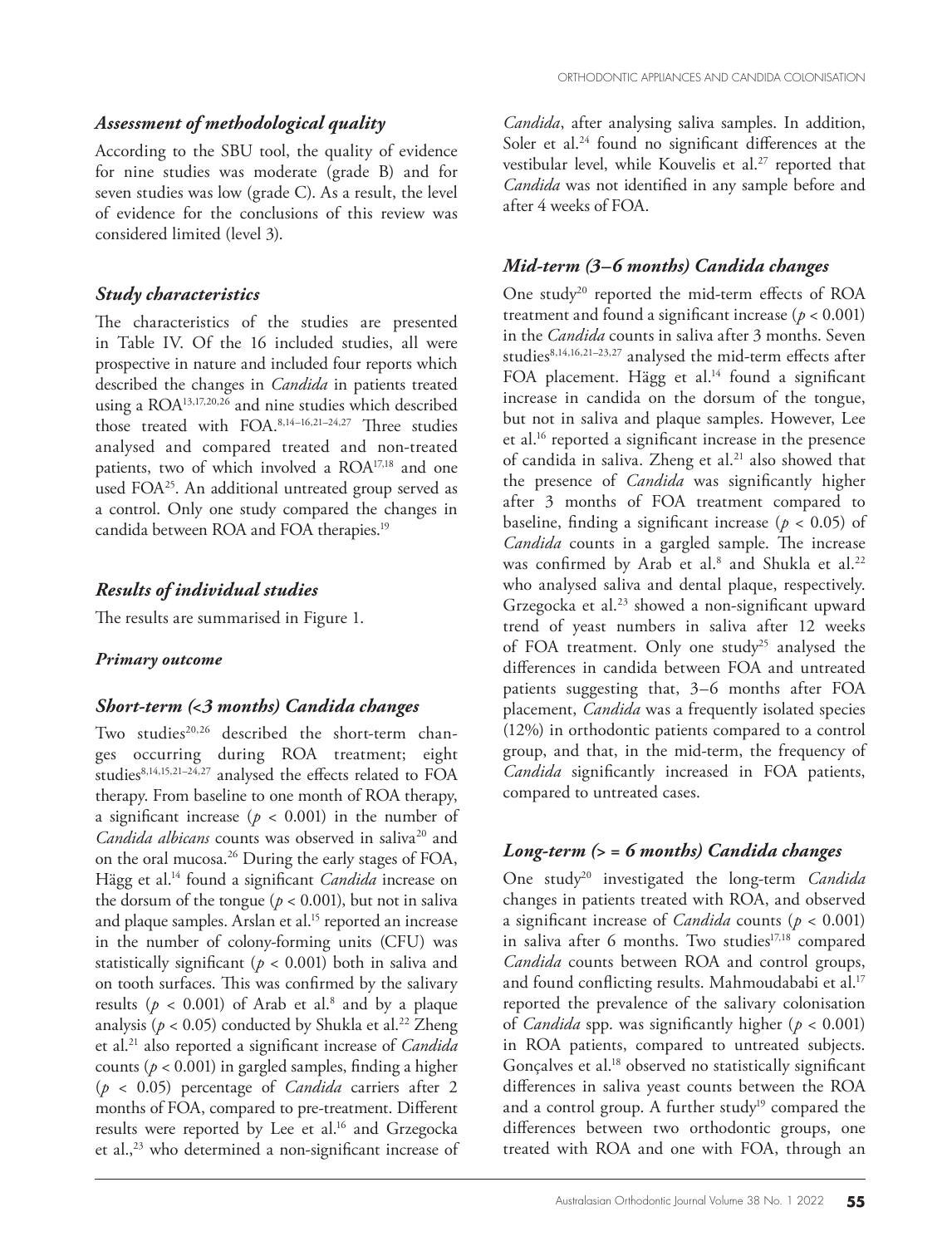|                                      | Table IV. Characteristics of the studies. |             |                                                                                                           |                                                                              |                         |                                                                                                          |                                                                                                               |                                                                                                                                                                              |                                                           |                                                                     |                         |
|--------------------------------------|-------------------------------------------|-------------|-----------------------------------------------------------------------------------------------------------|------------------------------------------------------------------------------|-------------------------|----------------------------------------------------------------------------------------------------------|---------------------------------------------------------------------------------------------------------------|------------------------------------------------------------------------------------------------------------------------------------------------------------------------------|-----------------------------------------------------------|---------------------------------------------------------------------|-------------------------|
| $\stackrel{\textstyle\circ}{\cal Z}$ | Study ID/                                 | Design      | Patients<br>$\textsf{M}\textsf{N}(\mathsf{F})$                                                            | Age <sup>a</sup>                                                             | Appliance               | Sample site                                                                                              | Timing                                                                                                        | Analysis method                                                                                                                                                              | Outcome                                                   | Additional<br>measures                                              | Quality of<br>the study |
| $\overline{\phantom{0}}$             | Arendorf<br>198513                        | Prospective | (15/18)<br>Exp: 33                                                                                        | $8-17y$                                                                      | ROA                     | and post palate, ant<br>Six mucosal site (ant<br>and post tongue, r<br>and I cheek)                      | after average 9 mos)<br>$I1 =$ during therapy<br>= before Applns<br>[2 = after AppRem<br>$\subseteq$          | Imprint Culture (Arendorf and<br>Walker technique)                                                                                                                           | Prevalence<br>(%) Density                                 | $PI + soliv$ pH                                                     | $\cup$                  |
|                                      | Hägg 2004 <sup>14</sup>                   | Prospective | (13/14)<br>Exp: 27                                                                                        | $15.5 +$<br>2.3 y                                                            | $\widetilde{\odot}$     | Rinse Dorsum of the<br>subgingival plaque<br>tongue Supra and                                            | $T2 = 2$ mos after $T0$<br>$T1 = 1$ mos after $T0$<br>$T3 = 3$ mos after $T0$<br>TO=before Applns             | (SDA, Gram stain, germ tube<br>Oral Rinse (Samaranayake<br>Arendorf and Walker<br>test, API 20 C AUX)<br>Imprint Culture<br>Pooled Plaque<br>technique)<br>technique)        | Prevalence (%)<br>Density (CFU)<br>composition<br>Species | Enterobacteriaceae<br>+ total bacterial<br>$PI + count of$<br>count | $\infty$                |
| $_{\rm C}$                           | Arslan 2008 <sup>15</sup>                 | Prospective | Exp 1:72<br>Exp 2: 42<br>out of 72<br>Candida<br>that were<br>(19/23)<br>subjects,<br>carriers<br>treated | 19.8y                                                                        | FOA (metal<br>brackets) | tongue (only for TO)<br>Vid-palate (only<br>Dorsum of the<br>U5/L5<br>for TO)<br>Saliva<br>$\frac{1}{2}$ | $T3 = 12 \text{ mos other } TO$<br>$T1 = 1$ mos after $T0$<br>$T2 = 6$ mos after $T0$<br>$TO = before Appins$ | spore, API 20C AUX system))<br>(Kleinegger method, SDA)<br>germ-tube test, chlamydo-<br>(SDA, Gram staining,<br>Salivary culture<br>Pooled plaque<br>Swab Culture<br>(SDA)   | Prevalence (%)<br>Density (CFU)<br>composition<br>Species | None                                                                | $\infty$                |
| 4                                    | Lee $2008$ <sup>16</sup>                  | Prospective | (38/59)<br>Exp: 97                                                                                        | $17.7\,\mathrm{\r{y}}$                                                       | $\widetilde{\odot}$     | Rinse                                                                                                    | to $T10 = 12$ mos<br>$From TO = before$<br>after TO<br>Applns                                                 | (germ-tube test; API ID 32C)<br>(Samaranayake technique,<br>Oral rinse technique<br>Dendogram analysis<br>Phenotypic methods<br>Genotypic methods<br>(RAPD analysis)<br>SDA) | Prevalence (%)<br>composition<br>Species                  | None                                                                | $\cup$                  |
| $\sqrt{2}$                           | Mahmoudadabi<br>200917                    | Prospective | Exp 1:34<br>Exp 2: 34                                                                                     | $(\text{Exp} 1)$<br>12.5y<br>$(\mathbb{E}{\mathsf{x}}{\mathsf{p}}$ 2)<br>13y | (upper)<br>ROA<br>Ŭ     | Surface of upper<br>appliance (not<br>considered)<br>Saliva                                              | $TO = before AppIns$<br>$T1 = over 8 m cos$<br>after TO                                                       | CHROMagar; germ-tube test)<br>(Arendorf and Walker,<br>Davenport techiques)<br>Culture                                                                                       | Prevalence (%)<br>Count (CFU)<br>composition<br>Species   | None                                                                | $\bigcirc$              |
|                                      |                                           |             |                                                                                                           |                                                                              |                         |                                                                                                          |                                                                                                               |                                                                                                                                                                              |                                                           |                                                                     |                         |

**56** Australasian Orthodontic Journal Volume 38 No. 1 2022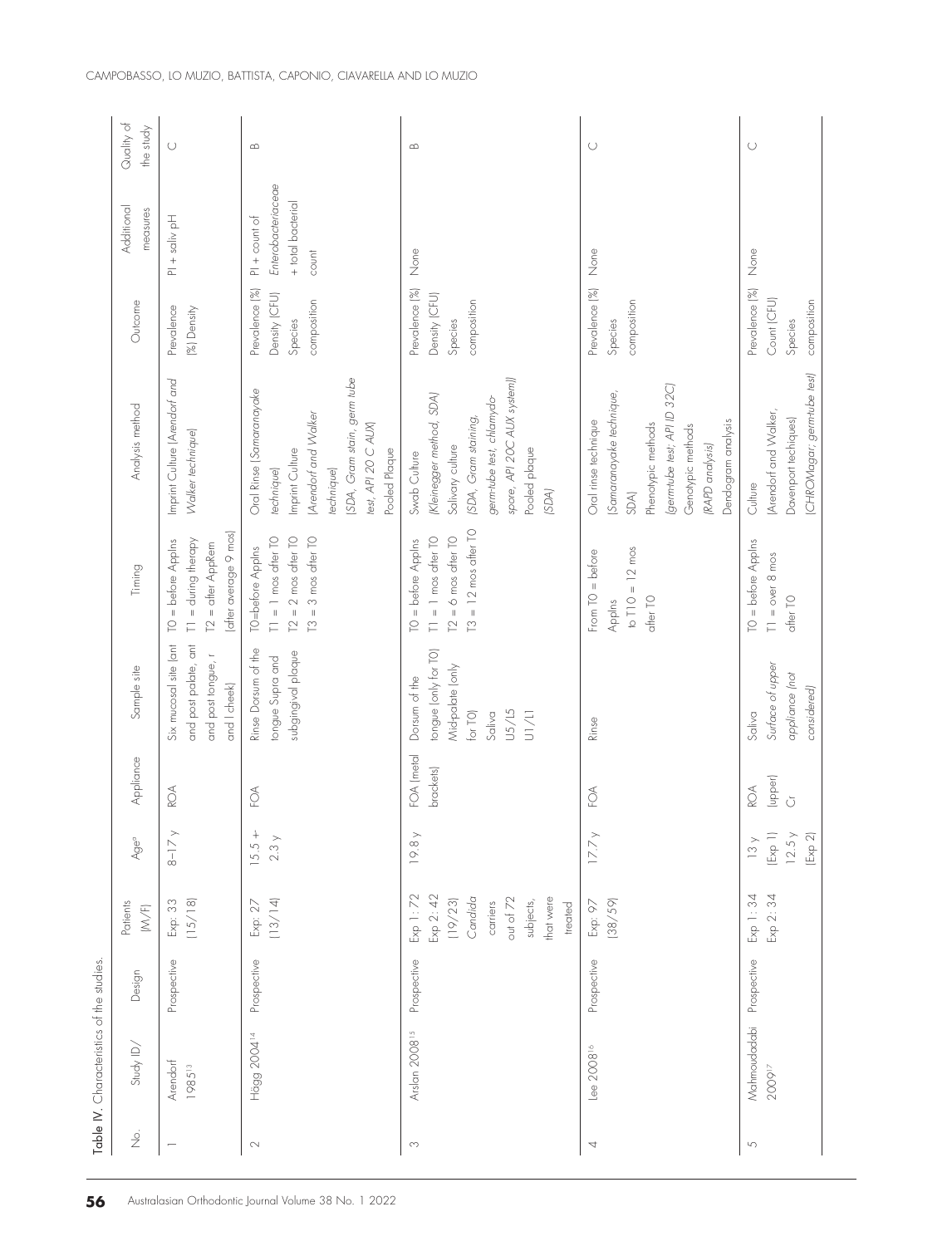| $\infty$                                                               | $\cup$                                                                                               | $\quad \text{m}$                                                                                | $\infty$                                                                                                              | $\infty$                                                                                                                                    | $\infty$                                                                                             | $\cup$                                                                                                                 | $\infty$                                                                                                                           |
|------------------------------------------------------------------------|------------------------------------------------------------------------------------------------------|-------------------------------------------------------------------------------------------------|-----------------------------------------------------------------------------------------------------------------------|---------------------------------------------------------------------------------------------------------------------------------------------|------------------------------------------------------------------------------------------------------|------------------------------------------------------------------------------------------------------------------------|------------------------------------------------------------------------------------------------------------------------------------|
| Anti-C.albicans IgA<br>Counts of                                       | Salivary flow and<br>Microbial counts<br>Lacidophilus)<br>(S.mutans/<br>$\frac{1}{\Delta}$           | None                                                                                            | Lactobacillus sp.)<br>S. mutans and<br>Bacterial count                                                                | None                                                                                                                                        | S. mutans                                                                                            | <b>Biofilm formation</b><br>$\overline{\Theta}$<br>$\overline{\mathbb{R}}$                                             | about hygiene<br>Questionnaire<br>habits                                                                                           |
| Prevalence (%)<br>Count (CFU)<br>composition<br>Species                | Count (CFU)                                                                                          | Frequency (%)<br>composition<br>Species                                                         | Count (CFU)                                                                                                           | ncidence <sup>[%]</sup><br>Count (CFU)<br>composition<br>Species                                                                            | Count (CFU)                                                                                          | Prevalence (%)<br>Count (CFU)<br>composition<br>Species                                                                | $\frac{5}{20}$<br>composition<br>Frequency<br>Species                                                                              |
| Culture (SDA; CHROMagar)<br>Phenotypic methods<br>Exfoliative cytology | Culture<br>(SDA)                                                                                     | Biochemical tests (API 20C<br>Germ-tube test; corn meal<br>method)<br>Culture<br>agar)<br>(SDA; | Culture (SDA)                                                                                                         | PCR (Tiangen Biotech)<br>(CHROMagar)<br>Culture                                                                                             | SDA; Gram stain; germ tube<br>test, counts in CFU)<br>Swab Culture                                   | Biochemical tests (API 20C<br>(Dalmau plate technique)<br>Culture<br>$\mathcal{A}\cup\mathcal{K}$                      | CHROMagar plates, Becton<br>Swab Culture<br>Dickinson)                                                                             |
| TO = before Applns<br>$T1 = at least 6 mos$<br>after TO                | $T3 = 18$ we after $T0$<br>$T2 = 12$ we after $T0$<br>$TO = before$ Applns<br>$T1 = 6$ we after $T0$ | $T1 = 6$ mos after $T0$<br>TO = before Applns                                                   | 3 mos after TO<br>6 mos after TO<br>= before Applns<br>$T1 = 1$ mo after $T0$<br>$T2 =$<br>$T3 =$<br>$\sum_{i=1}^{n}$ | 2 mos after TO<br>$T3 = 3$ mos after $T0$<br>$= 6$ mos after TO<br>TO = before Applns<br>$T1 = 1$ mo after $T0$<br>$T2 =$<br>$\overline{1}$ | 3 mos after TO<br>$TO = before AppIns$<br>$= 2$ mo after $TO$<br>$\parallel$<br>$\Gamma$<br>$\equiv$ | 12 we after TO<br>TO = before Applns<br>$T1 = 2$ we after $T0$<br>$T2 = 6$ we after $T0$<br>$\parallel$<br>$\tilde{C}$ | $T3 = 12$ mos after $T0$<br>$T2 = 6$ mos after $T0$<br>TO = before Applns<br>$1 = 1$ mo after $10$<br>$T4 = 6$ mos after<br>AppRem |
| Cheek and lateral<br>surface of the<br>tongue<br>Saliva                | Saliva                                                                                               | Unstimulated saliva                                                                             | Unstimulated saliva                                                                                                   | Gargle                                                                                                                                      | eeth and U6 + L6<br>Buccal and labial<br>Plaque of anterior                                          | Elastomeric rings<br>Oral rinse<br>$\sqrt{C}$                                                                          | U and L vestibule                                                                                                                  |
| ROA<br>$\breve{\bigcirc}$                                              | $\widetilde{\odot}$                                                                                  | (metal)<br>$\widetilde{\odot}$<br>80A                                                           | maintainers<br>ROA Fixed<br>space<br>$\begin{bmatrix} 1 & 1 \\ 1 & 1 \end{bmatrix}$                                   | ЕØ                                                                                                                                          | $\mathcal{L}$                                                                                        | $\widetilde{\odot}$                                                                                                    | (metal or<br>ceramic)<br>$\mathop{\mathsf{SO}}\nolimits$                                                                           |
| $7.7 + 1.5$<br>$9.1 + 1.7$<br>[Exp 2]<br>[Exp 1]                       | $12 - 18$                                                                                            | $7-18y$                                                                                         | $6 - 15y$                                                                                                             | (13.6)<br>$10 - 18$                                                                                                                         | $\rightarrow$<br>$16 - 18$                                                                           | $17 + 7$                                                                                                               | 19.5y                                                                                                                              |
| Exp 1:30<br>Exp 2: 30                                                  | Exp 1:30<br>(6/24)                                                                                   | Exp 1: 40<br>Exp 2: 40<br>(35/45)                                                               | considered)<br>Exp 1: 10<br>$10$ (not<br>Exp 2:                                                                       | Exp 1: 50<br>(23/27)                                                                                                                        | Exp 1: 60                                                                                            | Exp 1: 17<br>(M/M)                                                                                                     | Exp 1: 124<br>(43/80)                                                                                                              |
| Prospective                                                            | Prospective                                                                                          | Prospective                                                                                     | Prospective                                                                                                           | Prospective                                                                                                                                 | Prospective                                                                                          | Prospective                                                                                                            | Prospective<br>Controlled<br>Trial                                                                                                 |
| Silva 2014 <sup>18</sup><br>Gonçalves e                                | Arab 2016 <sup>8</sup>                                                                               | Khanpayeh<br>$2014^{19}$                                                                        | Kundu 2016 <sup>20</sup>                                                                                              | Zheng $201621$                                                                                                                              | Shukla 2017 <sup>22</sup>                                                                            | Grzegocka<br>2020 <sup>23</sup>                                                                                        | Soler 2020 <sup>24</sup><br>Sanz-Orrio-                                                                                            |
| $\circlearrowright$                                                    | $\mathord{\hspace{1pt}\text{--}\hspace{1pt}}$                                                        | $\infty$                                                                                        | $\circlearrowright$                                                                                                   | $\supseteq$                                                                                                                                 | $\equiv$                                                                                             | $\geq$                                                                                                                 | $\frac{1}{2}$                                                                                                                      |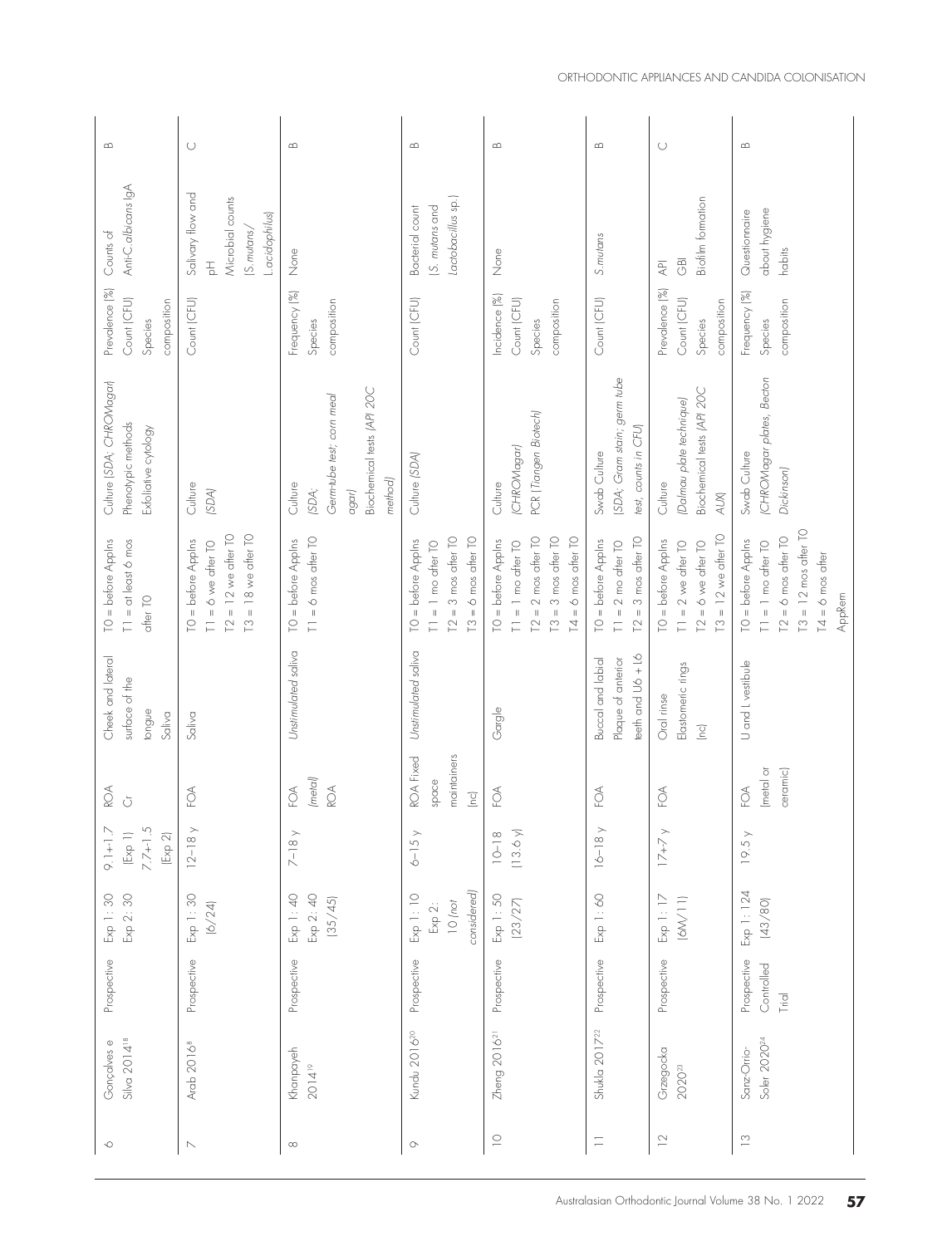|        | Pellissari<br>202125                                                                                                                                    | Prospective           | Exp 1:23<br>Exp 2: 6<br>(2/4)<br>(7/10) | $19.6 + 1.3$<br>$20.7 +$<br>8.7 y<br>$(\text{Exp} 1)$<br>(Exp 2) | FOA<br>Ŏ |                                                              | Applns                                                                                                                                                     | [VITEK 2 compact system]<br>Biofilm around bok From 3 to 6 mos after Culture Biochemical tests                                                                                                                                                                                                                                                                                                                                                                                                                                                                | Prevalence (%) Fungal strains<br>composition<br>Species | and resistance to<br>and resistance to<br>Bacterial strains<br>Antimicrobials<br>Antifungals | $\omega$ |
|--------|---------------------------------------------------------------------------------------------------------------------------------------------------------|-----------------------|-----------------------------------------|------------------------------------------------------------------|----------|--------------------------------------------------------------|------------------------------------------------------------------------------------------------------------------------------------------------------------|---------------------------------------------------------------------------------------------------------------------------------------------------------------------------------------------------------------------------------------------------------------------------------------------------------------------------------------------------------------------------------------------------------------------------------------------------------------------------------------------------------------------------------------------------------------|---------------------------------------------------------|----------------------------------------------------------------------------------------------|----------|
|        | Rodríguez-<br>Rentería<br>2021 <sup>26</sup>                                                                                                            | Prospective Exp 1: 55 | (34/21)                                 | 8.4y                                                             | ROA      | mucosa Surface of<br>(not considered)<br>Support oral<br>ROA | $TO = before$ Applns<br>$T1 = 4$ we after $T0$                                                                                                             | (ID 32 C AUX system)<br>Chromogenic culture                                                                                                                                                                                                                                                                                                                                                                                                                                                                                                                   | composition<br>Species                                  | Frequency (%) Microbial species<br>P.aeruginosa)<br>(Str. aureus,                            |          |
| $\geq$ | Kouvelis<br>202127                                                                                                                                      | Prospective Exp 1: 30 | (17/13)                                 | 13.97<br>$+2.07$                                                 | бÁ       | Saliva                                                       | $T1 = 12$ we after $T0$<br>$TO = before$ Applns<br>$T1 = 4$ we after $T0$                                                                                  | Culture                                                                                                                                                                                                                                                                                                                                                                                                                                                                                                                                                       | Count                                                   | Salivary pH, flow<br>Other microbial<br>rate, buffering<br>capacity<br>species               |          |
|        | nc, not considered in this study; %, percentage; CFU, colony forming unit;<br>insertion; AppRem, appliance removal; bck, brackets; Ant, anterior; post, |                       |                                         |                                                                  |          |                                                              | upper first molars; L6, lower first molars; SDA, Sabouraud's dextrose agar; PCR, Polimerase Chain Reaction; RAPD, Random Amplification of Polymorphic DNA. | posterior; r, right; l, left; U, upper; L, lower; U5, upper second premolar; L5, lower second premolar; U1, upper central incisors, L1, lower central incisors; U6,<br>PI, plaque index; saliv pH, salivary pH; API, Approximal Plaque Index; GBI, Gingival Bleeding Index; We, week; mo, month; y, years; Applns, appliance<br>Note: Patient ages are reported as means (one value) or if no mean is available as range (two values in parentheses). Exp, experimental group; Cr, control group; ROA, temovable orthodonic appliance; FOA, fixed orthodonic; |                                                         |                                                                                              |          |

analysis of the salivary samples of 80 subjects (40 for each group). A statistical significance ( $p < 0.001$ ) was found in an increased colonisation of *Candida* in patients treated using FOA, compared to those treated with a ROA.<sup>19</sup> Four studies<sup>15,16,21,24</sup> analysed the alteration in candida counts in patients treated with FOA. In comparing pre-treatment and longterm values, Arslan et al.<sup>15</sup> found a significant increase (*p* < 0.001) of *Candida* in saliva and tooth samples, although the increase was not significant during the 6 to 12 month period. Lee et al.<sup>16</sup> also observed significant differences ( $p < 0.005$ ) in the presence of oral *Candida* in the saliva of FOA patients, at longterm follow-up. Alternative results were reported by Zheng et al.<sup>21</sup> in which, after 6 months, the candida levels were comparable with those prior to treatment. In addition, Sanz-Orrio-Soler et al.<sup>24</sup> observed no statistical difference in the frequency of *Candida* over the long-term.

#### *Candida changes after orthodontic appliance removal*

Two studies evaluated the differences in *Candida* counts before and after ROA<sup>13</sup> and FOA<sup>24</sup> treatment. Arendorf et al.<sup>13</sup> observed a significant decrease in candida ( $p < 0.001$ ) to baseline levels after ROA removal, although a transient significant increase  $(p < 0.001)$  occurred during therapy, especially on the posterior (63.6%) and anterior palate (60.6%). Sanz-Orrio-Soler et al.<sup>23</sup>, reported no statistically significant increase in *Candida* colonisation during FOA treatment. The slight increase in *Candida* levels from pre-treatment  $(T0 = 3.2\%)$  to post-treatment (T4 = 4.8%) was not significant. Moreover, no significant differences in the presence of *Candida* were found between the two different analysed fixed appliances (metal or ceramic brackets).<sup>24</sup>

# *Candida species changes during orthodontic treatment*

Eleven studies described the changes in the frequency of the different candida strains during orthodontic treatment using a  $ROA^{17-19,26}$  and  $FOA^{14-16,21,23-25}$ Mahmoudabi et al.17 observed that *C. albicans* was the most prevalent species isolated from saliva in ROA patients (35.3%) and in control patients (26.5%), but a wider variety of *Candida* species were associated with ROA (30.8%), compared to controls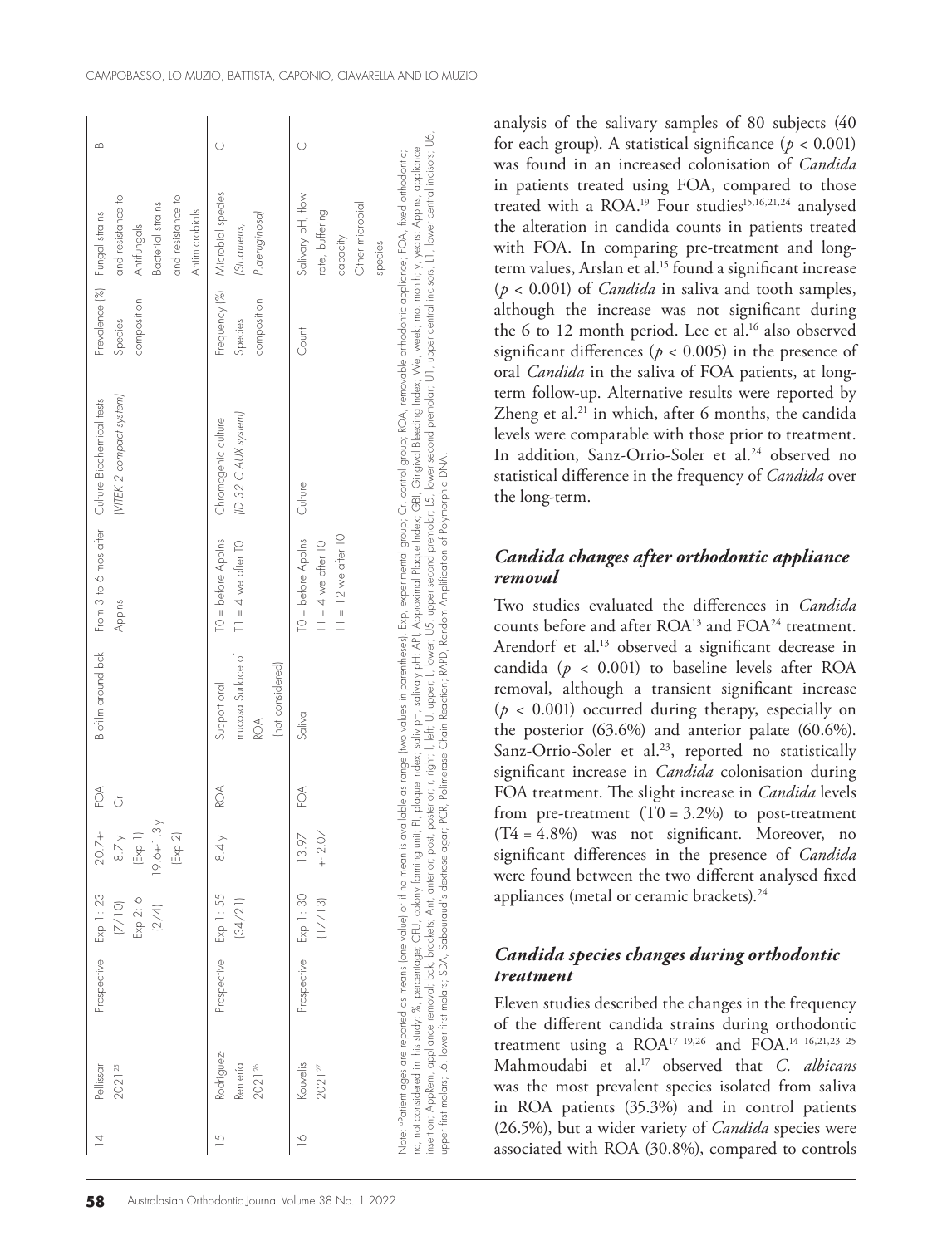(9.1%). Six yeast species *(C. parapsilosis, famata, sake, glabrata, dubliniensis, S. cerevisiae, P.etchellsii)* were isolated only in the ROA group. Gonçalves et al.<sup>18</sup> also found a higher incidence of non-*albicans Candida* in the ROA group (55.2%) compared to a control group (42.9%), such as *C*. Iusitaniae (10.3%/4.8%), *C*. krusei (10.3%/0), *C*. Tropicalis (13.3%/9.5%), *C.* parapsilosis (6.9%/4.8%). Rodríguez-Rentería et al.26 noted that, after 4 weeks of ROA treatment, *C. albicans* and *C. glabrata* were the most prevalent species. Hägg et al.<sup>14</sup> found that the predominant *Candida* species isolated during the first stages of FOA treatment was *C*. *albicans* (83–87%), while *C*. *parapsilosis*, *C*. *tropicalis* and *C. guillermondii* were less common. Arslan et al.<sup>15</sup> found that the 58.5% (42 of the 72 patients) of an initial FOA group were *Candida* carriers and the most common species identified was *Candida albicans* (73.8%), followed by *C.tropicalis, C*.*krusei* and *C*. *kefyr* (7.14%) and by *C. parapsilosis* (4.76%). No long-term qualitative evaluation was carried out. Lee et al.<sup>16</sup> observed that *C. albicans* was the most isolated species, while the non-*albicans* species identified were: *C. tropicalis* (4 isolates), *C. parapsilosis* (2 isolates), S. *cerevisiae* (2 isolates), *C. globosa* (1 isolate). Zheng et al.21 evaluated the *Candida* strains in a long-term followup, and determined that the presence of *C. albicans* was 85.7% of that at T0, which subsequently further decreased during treatment in favour of an increase in other strains, specifically *C. parapsilosis, C. krusei* and *C. tropicalis*. Grzegocka et al.<sup>23</sup> identified that 58.8% of subjects were *Candida*-carriers (two were colonised after bracket placement), with a predominant colonisation of *C*. *albicans* (91.1%), followed by *C. tropicalis* (4.5%) and *C. guillermondii* (4.5%). Soler et al.<sup>24</sup> reported that the most isolated candida strains in FOA patients were *C. albicans*, while *C*. *glabrata* and *C*. *krusei* were each found in one patient out of 124, respectively. Pellisari et al.<sup>25</sup> observed that, in patients treated with FOA, the isolated fungal strains were *C. albicans* and *C. krusei,* compared to untreated subjects. Khanpayeh et al.<sup>19</sup> noted a higher frequency of salivary *Candida* carriers (*p* = 0.0001) and a higher colonisation of non-*albicans Candida* species  $(p = 0.001)$  in a FOA group compared to a ROA sample  $(p = 0.0001)$ . The negative saliva culture was 22.5% in ROA patients but only 5% in FOA patients. The most frequent species in the ROA group was *C. albicans* (62.5%), while in the FOA group, the frequency of *C. albicans* was lower (45%).

The frequencies of other species were also higher in the FOA than the ROA group (*C. tropicalis* (FOA/ ROA = 20%/7.5%), *C. parapsilosis* (15%/5%), *C*. *Krusei* (10%/2.5%), *C. Kefyr* (5%/0%)).

#### **Discussion**

*Candida* yeasts are able to form a biofilm on abiotic surfaces, such as the brackets of FOA or the acrylic surfaces of ROA, leading to an increased oral *Candida* presence to produce pathogenic oral mycoses, especially in immunodeficient patients.<sup>23</sup> A recent review<sup>28</sup> revealed a strong relationship between orthodontic treatment and the oral colonisation of *Candida* species.

# *Candida counts and orthodontic treatment: summary of evidence*

Arendorf et al.<sup>13</sup> suggested that ROA may initiate a *Candida* carrier state by inducing a significant, although transient, increase in *Candida* colonisation, especially on the palate. According to several studies, an incremental change was found in the *Candida* counts during ROA therapy, from short<sup>20,26</sup> to a long-term period.<sup>20</sup> These results agree with previous studies confirming that ROA wear alters oral microbiological homeostasis due to the presence of new retentive surfaces, the ROA design, and the duration of ROA use, all of which favour bacterial adhesion and biofilm formation.26,29,30 Mahmoudabi et al.17 also reported a significant increase in the prevalence of oral colonisation by *Candida* spp. at a long-term period in ROA patients, compared to untreated controls. Alternative results were reported by Gonçalves et al.<sup>18</sup> who suggested that, although orthodontic treatment may favour the adherence of *Candida* to epithelial cells, ROA did not influence the presence of yeasts in saliva.

Several studies<sup>8,15,21,22</sup> reported a significant increase in candida colonies during the early stages of FOA treatment, compared to pre-treatment levels. However, contrasting results were reported by earlier studies<sup>16,23,24</sup> in which FOA did not increase the number of *Candida* carriers during the first few months, while Kouvelis et al.<sup>27</sup> failed to identify *Candida* albicans during FOA therapy. Hägg et al.<sup>14</sup> reported a considerable individual variation in candida counts during the short and the mid-time periods after FOA insertion. A significant increase in candida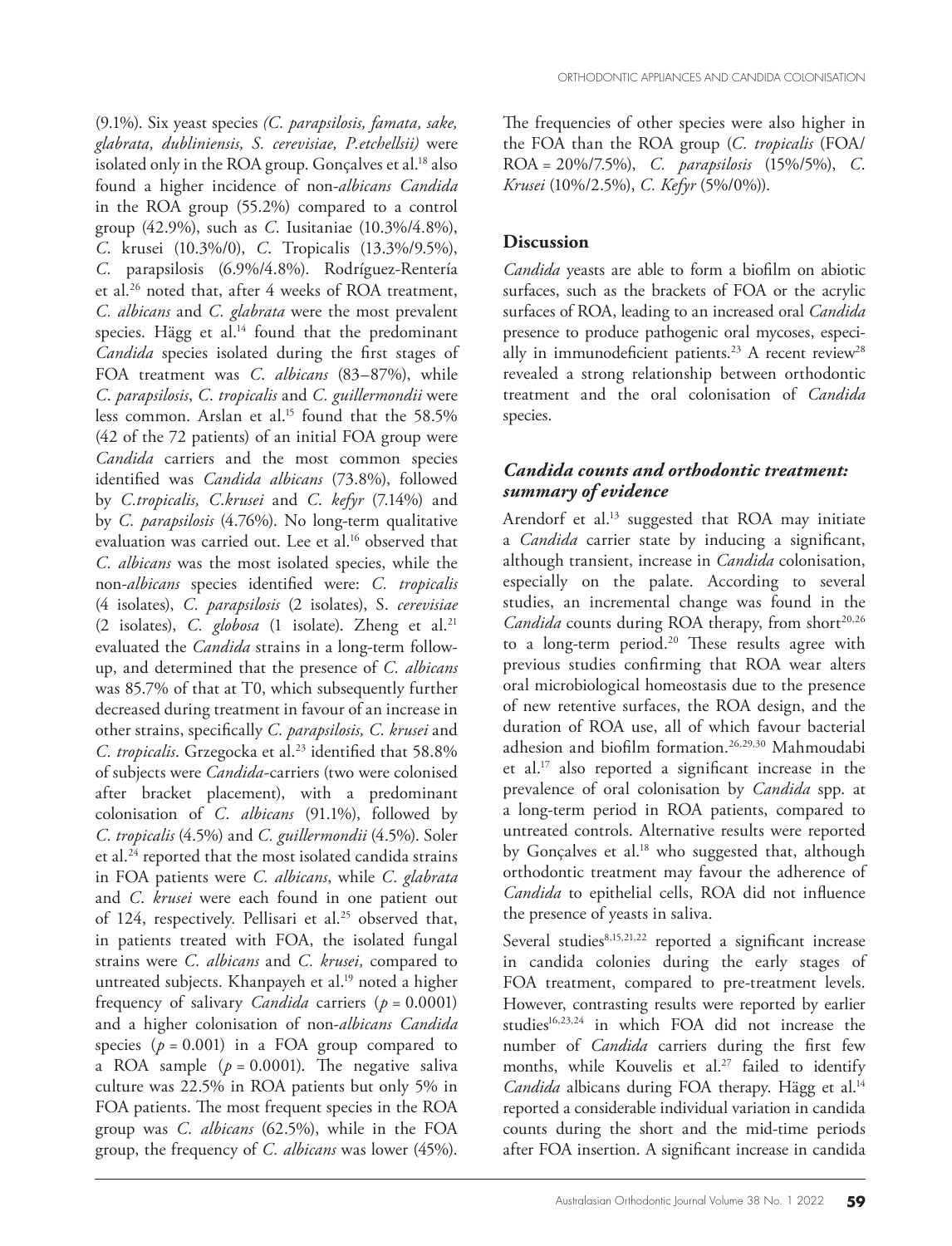density on the dorsum of the tongue was found when an imprint culture was used, although the overall prevalence rates of candida obtained using oral saliva and pooled plaque techniques did not demonstrate a change. In contrast, Lee et al.<sup>16</sup> found a significant increase in *Candida* counts in oral saliva after 5 months of FOA. In a mid-term follow-up, a statistical increase in *Candida* counts was found in patients with FOA in gargled samples<sup>21</sup> and dental plaque,<sup>22,25</sup> although Grzegocka et al.<sup>23</sup> reported a non-significant upward trend. Limited studies reported the long-term effect of FOA on *Candida* density in contrast with two studies which reported a significant increase<sup>15,16</sup> and two other studies reporting non-significant changes.15,16,21,24 Only one study by Soler et al.<sup>24</sup> investigated the candida effects after FOA removal, finding that FOA (both metal and ceramic appliances) did not influence the presence of *Candida* albicans. Khanpayeh et al.<sup>19</sup> compared the salivary sample of 80 orthodontic subjects, treated with ROA and FOA by dividing subjects into two groups matched by gender and age. A higher frequency of *Candida* colonisation was found in the FOA group, compared to the ROA group.

# *Candida species and orthodontic treatment: summary of evidence*

It is accepted that the most common aetiological contributor of oral candidiasis is *Candida albicans*, which causes 45–75% of the total incidence of candidiasis, whereas C. *tropicalis*, C. *glabrata*, C. *parapsilosis*, C. *krusei* account for about 7% of all cases.<sup>21</sup>

The assessment of candida colonies in orthodontic patients compared to untreated controls showed that *Candida albicans* was the most prevalent species isolated in both groups, although the method of sampling and analysis differed.<sup>17,18,25</sup>

The analysis of the *Candida* species showed that the most prevalent species in orthodontic patients was *C. albicans*, while other yeast species were less common during ROA<sup>26</sup> and FOA<sup>14-16,21,23,24</sup> treatment. Varying levels of *Candida* strains were reported among the analysed studies, likely due to individual variability and to the different collection methods.

Furthermore, differences in the oral yeasts of patients with or without orthodontic appliances have demonstrated a higher *Candida* diversity in the orthodontic group. The wearing of orthodontic appliances significantly increased the tendency for colonisation by multiple yeast species, especially non*albicans* species (as *C. parapsilosis, C. famata, C. sake, C. glabrata)*. 14–19,21,23–26

A higher colonisation of non-*albicans Candida* species was also seen in FOA subjects compared with ROA subjects  $(P = 0.001)^{19}$  The most frequent species in the ROA group was *C. albicans* (62.5%), while in the FOA group, the frequency of *C. albicans* was lower (45%) and the frequencies of other species (*C. tropicalis, C. parapsilosis, C. Krusei, C. Kefyr*) was higher than in the ROA group. Therefore, FOA seemed to promote an increase in the presence of salivary *Candida*, particularly non-*albicans Candida* species compared to ROA patients.<sup>19</sup> All of these yeast species have a great ability to form biofilms<sup>23,28</sup> in patients undergoing orthodontic therapy,<sup>6</sup> mainly in FOA cases.19,28 *Candida* strains aggregate or adhere more easily to orthodontic fixed appliances.16

The increase in *Candida* species other than *C.* albicans in FOA patients, may be due to the different environmental conditions of non-*albicans Candida* strains. After FOA placement, the pH of plaque, the strains and number of micro-organisms in the oral cavity are altered,8,14,22,23,27 which allows non-*albicans* strains to proliferate and adhere more easily to FOA.16 Moreover, the increased risk of *Candida* colonisation in orthodontic patients could be attributed to a varying degree of gingival inflammation and mucosal damage that is often seen during orthodontic therapy, and which could have decreased the local defense mechanisms.<sup>20,21</sup> Recent literature<sup>28</sup> reported that other local factors, such as mucosal barriers, contributed to the formation of *Candida* colonies. The first line of defense against the Candida species is an intact mucosa,<sup>28</sup> and therefore, there will be an increased risk of infection if there are oral lesions due to local trauma associated with orthodontic appliances.3,24 It is important to consider that the presence of oral appliances does not appear to increase the clinical signs of candida in individuals who are healthy carriers.<sup>31</sup> However, Goncalves et al.<sup>18</sup> and Zheng et al.<sup>21</sup>, respectively, reported that the presence of microtrauma of the oral mucosa in orthodontic patients, did not produce candidiasis in the studied patients, despite *Candida* colonisation.

This situation may be explained by the opportunistic pathogenic character of these micro-organisms, that may cause infection in cases of immuno-suppression. Therefore, clinicians should be cautious when providing orthodontic treatment in immuno-compromised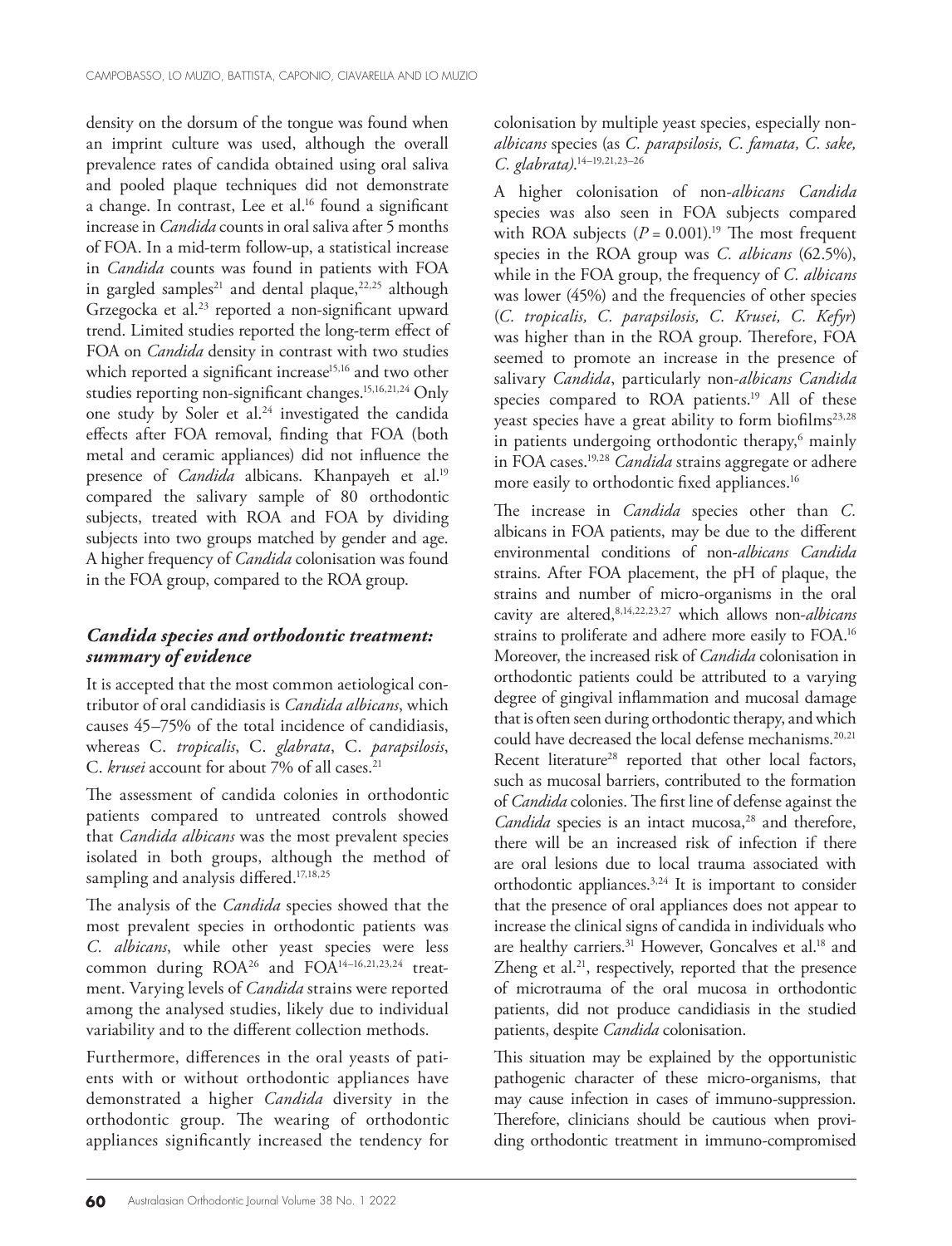children because of an increased risk of candida infection. This is especially valid during FOA treatment because traumatic mucositis often occurs to the oral mucosa due to FOA irritation throughout treatment.<sup>15</sup>

Additional host-dependent variables, such as sialometric variations,<sup>8,13</sup> immuno-deficiency, a diet rich in sugar and deficient oral hygiene,<sup>14,23</sup> should also be considered as contributors to the formation of a *Candida* spp. biofilm.28

The oral prevention, correct hygiene habits and a greater awareness of children under orthodontic treatment and their parents, not only guarantees the success of treatment, but can also decrease the risk of systemic and/or local diseases, especially in immunocompromised patients.14,19,21–24,26

#### **Limitations**

Considering the clinical heterogeneity of the reviewed studies, as well as the differences between the sample sites, the analytical methods and, in the quantitative assessment (the number composition was expressed as counts of CFU or as a percentage of frequency), the present review reflects only the changing trend in the colonisation of oral *Candida* during orthodontic treatment. Further high-quality randomised clinical trials are needed to increase the quality of evidence regarding the changes in the candida population during orthodontic treatment.

#### **Conclusions**

According to the SBU tool, the present review may draw conclusions reflecting a limited level of evidence.

- 1. ROA induced a temporary increase of *Candida* counts from an early stage of treatment, back to a pre-treatment level after ROA removal.
- 2. Contrasting and conflicting results have been reported for FOA treatment.
- 3. FOA therapy seemed to increase the frequency of *Candida* carriers, compared to ROA.
- 4. Orthodontic treatment (especially with FOA) promoted oral *Candida* colonisation of non-*albicans* species, although the most prevalent species was *Candida albicans* in both groups.

#### **Conflict of Interest**

The authors declare that there is no conflict of interest.

#### **Corresponding author**

Alessandra Campobasso

Department of Clinical and Experimental Medicine University of Foggia, Clinica Odontoiatrica Via Rovelli 50, 71122, Foggia, Italy

Email: alessandra.campobasso@unifg.it ORCID 0000-0003-4726-8816

# **Acknowledgments**

This research received no support from funding agencies in the public, commercial, or not-for-profit sectors.

#### **References**

- 1. Dar-Odeh N, Shehabi A, Al-bitar Z, Al-Omari I, Badran S, Al-Omiri M, et al. Oral Candida colonization in patients with fixed orthodontic appliances: the importance of some nutritional and salivary factors. Afric J Microbio Res 2011;5:2150–4.
- 2. Akpan A, Morgan R. Oral candidiasis. Postgrad Med J 2002;78:455–9.
- 3. Hibino K, Wong RW, Hägg U, Samaranayake LP. The effects of orthodontic appliances on Candida in the human mouth. Int J Paediatr Dent 2009;19:301–8.
- 4. Reedijk AMJ, Kremer LC, Visser O, Lemmens V, Pieters R, Coebergh JWW, et al. Increasing incidence of cancer and stage migration towards advanced disease in children and young adolescents in the Netherlands, 1990-2017. Eur J Cancer 2020;134:115–26.
- 5. Mitus-Kenig M, Derwich M, Czochrowska E, Pawlowska E. Cancer survivors present significantly lower long-term stability of orthodontic treatment: a prospective case-control study. Eur J Orthod 2021;43:631–8.
- 6. Lucchese A, Bondemark L, Marcolina M, Manuelli M. Changes in oral microbiota due to orthodontic appliances: a systematic review. J Oral Microbiol 2018;10:1476645.
- 7. Jiang Q, Li J, Mei L, Du J, Levrini L, Abbate GM, et al. Periodontal health during orthodontic treatment with clear aligners and fixed appliances: a meta-analysis. J Am Dent Assoc 2018;149:712–20; e12.
- 8. Arab S, Nouhzadeh Malekshah S, Abouei Mehrizi E, Ebrahimi Khanghah A, Naseh R, Imani MM. Effect of Fixed Orthodontic Treatment on Salivary Flow, pH and Microbial Count. J Dent (Tehran) 2016;13:18–22.
- 9. Ghazal ARA, Idris G, Hajeer MY, Alawer K, Cannon RD. Efficacy of removing Candida albicans from orthodontic acrylic bases: an in vitro study. BMC Oral Health 2019;19:71.
- 10. Belibasakis GN, Bostanci N, Marsh PD, Zaura E. Applications of the oral microbiome in personalized dentistry. Arch Oral Biol 2019;104:7–12.
- 11. Liberati A, Altman DG, Tetzlaff J, Mulrow C, Gotzsche PC, Ioannidis JP, et al. The PRISMA statement for reporting systematic reviews and meta-analyses of studies that evaluate health care interventions: explanation and elaboration. J Clin Epidemiol 2009;62:e1–e34.
- 12. Bondemark L, Holm AK, Hansen K, Axelsson S, Mohlin B, Brattstrom V, et al. Long-term stability of orthodontic treatment and patient satisfaction. A systematic review. Angle Orthod 2007;77:181–91.
- 13. Arendorf T, Addy M. Candidal carriage and plaque distribution before, during and after removable orthodontic appliance therapy. J Clin Periodontol 1985;12:360–8.